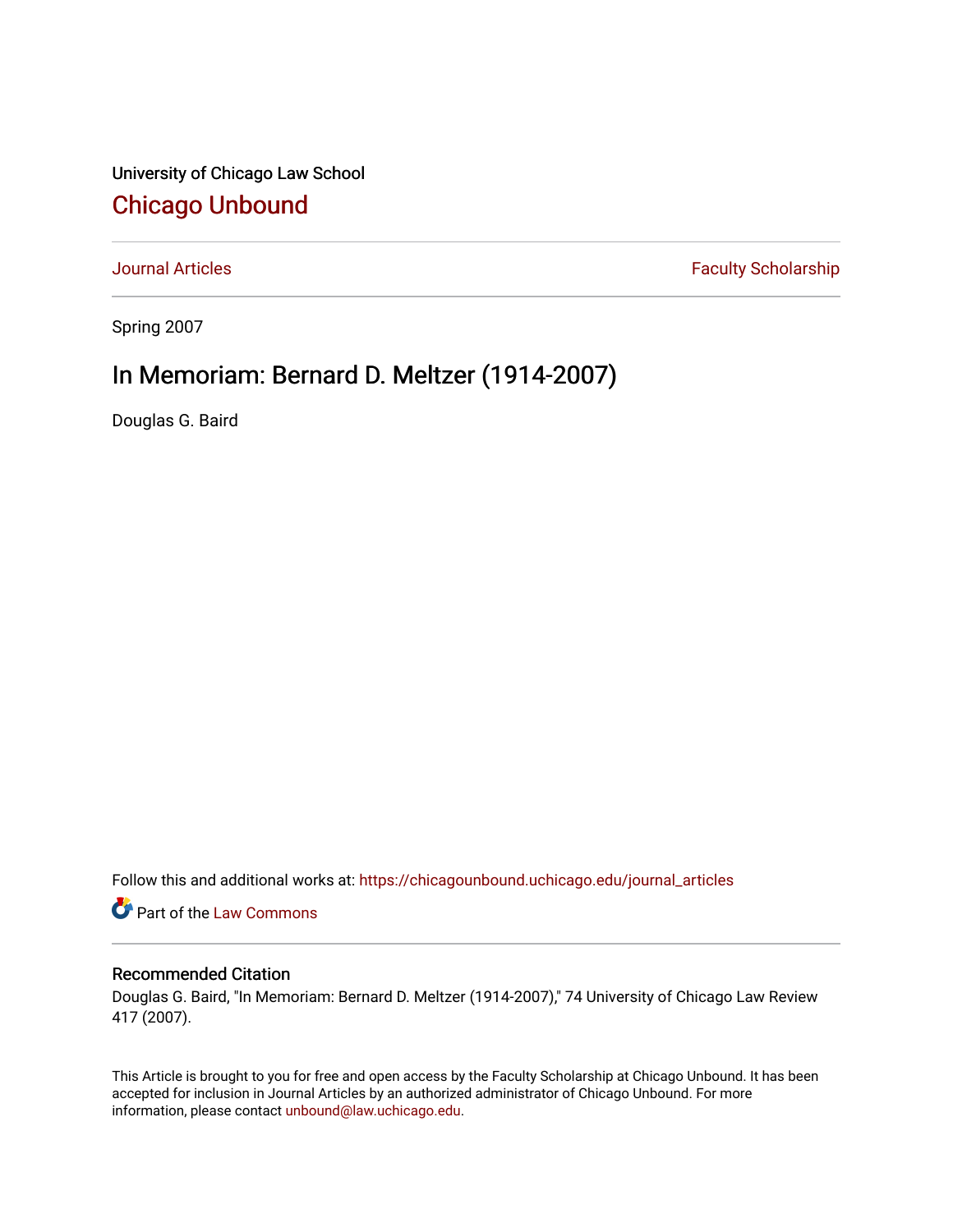## *Douglas G. Bairdt*

Bernard Meltzer was a giant long before anyone in my generation went to law school. He so dominated the academic debate about labor law that you just couldn't talk about *it* without talking about *him.* He epitomized all that is distinctive about our vocation. You read his work and you saw how to confront the tough questions and the hard choices.

Even for those of us who did not have the good fortune to study law here, Meltzer was the stuff of legend. But one part of the legend made you nervous—at least if you were just about to become a very young assistant professor at the Law School. By the standard account, merely going to a faculty lunch at Chicago was an ordeal by fire. As one person put it, Meltzer would expose in you "the too theoretical, the insufficiently theoretical, the unprincipled, the thoughtless, the less than meticulous, the doctrinaire, the fashionable, the bureaucratic, and the heartless" He was the master of cross examination. Others put it less delicately: "Hamburgers are not the only thing grilled at the Quad Club."

Fortunately, what you discovered when you arrived here was different. You were, of course, naturally awed by the sheer brilliance of his mind, his laser-like ability to find the smallest cracks in any line of analysis, but there was another side too. It wasn't *Bernard Meltzer,* but rather *Bernie*, a mentor who gently (and sometimes not so gently) helped you find your way. Whatever you thought you knew before you got here, your legal education began only once you did.

Bernie cared as much about your work as his own. He helped you understand *your* ideas; he was the person who pressed you before, during, and after every workshop you gave. Not that you could ever completely satisfy him. He did not like it when you acknowledged his help in the first footnote, as is the academic custom. It was not false modesty. He worried that people who saw that he had helped would think either that he had not noticed the flaws or, worse yet, had failed as an advocate to persuade you of the error of your ways.

Most of all, Bernie made you feel like a colleague, even if you were only twenty-six and really had no idea what you were doing. The Law School has long been a special place where complete strangers come from afar and find a home. For generations of us, our first few

t Harry A. Bigelow Distinguished Service Professor, The University of Chicago Law School. These observations were made at a memorial service in honor of Bernard D. Meltzer at the Law School on February 2, 2007.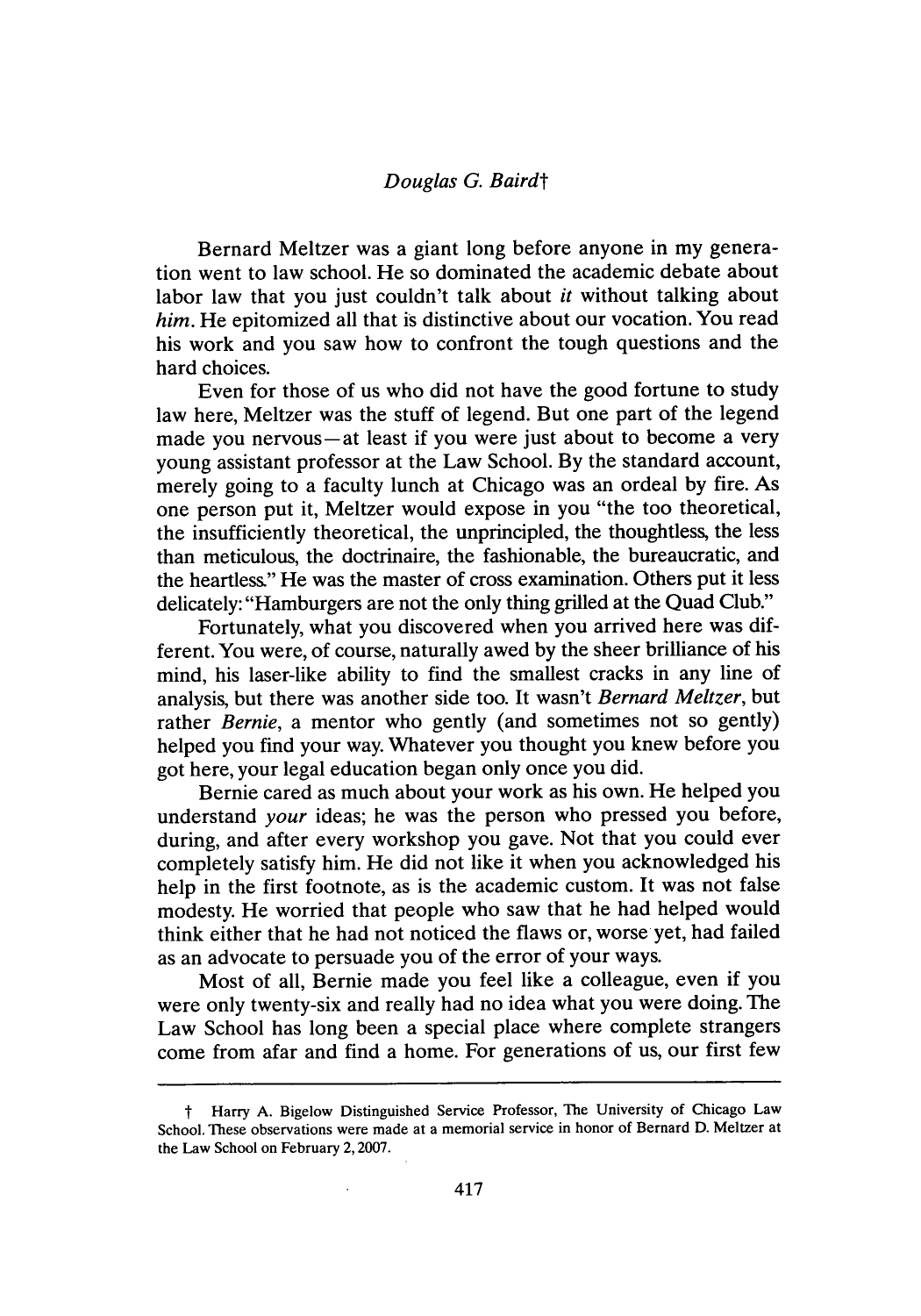months at the Law School began with a succession of dinners with those whose commitment to the place equaled their passion for the law: Walter and Natalie Blum, Phil and Mary Jane Kurland, Edward and Kate Levi, and, of course, Bernie and Jean Meltzer.

Dinner at the Meltzers is a tradition that spans the decades. Whether it was 1981 or 2006, those evenings had a magical quality for colleagues and students alike. Jean was the impeccable host and Bernie was the master raconteur who could explain the finest point with humor and a sparkle in his eve.

Last spring Bernie and Jean were entertaining a group of students and the conversation somehow shifted to a nuance in the law of evidence. A judge is required to distinguish between his personal knowledge and his knowledge based on the evidence. To illustrate, Bernie drew from his own experience. There was a hearing he was conducting as a special master. Jean was curious and came to watch. The issue was whether a group of Teamsters, all of whom were gathered in the hearing room, had engaged in violence and coercive threats.

When the first witness was called, Bernie granted a motion to sequester other potential witnesses. Everyone lumbered out except the witness on the stand and Jean. Opposing counsel then asked, rather gruffly, who *she* was and why *she* was there. Bernie, ever attuned to such things, understood that *in his capacity as a special master* he did not know who this woman was. So he looked toward his wife and without dropping a beat asked, "Madam, could you please stand and identify yourself?"

Especially here and especially now, we should also remember how much *our* Law School is *Bernie's* law school. An architect of Lend-Lease, a protégé of Dean Acheson, a wartime member of OSS (the predecessor of the CIA), and a prosecutor at Nuremberg, Bernie brought experiences sufficient to fill several lifetimes when he joined the faculty in the fall of 1946.

The fall of 1946. This school has had many splendid moments-and we can be confident it will have many more—but among the most splendid must have been then. Walter Blum, Harry Kalven, Edward Levi, and Bernard Meltzer came together to teach law and the sparks flew.

Everything that is great about the Law School today can be traced to the tireless energy and vision each brought to the school that autumn. Walter was the born senior partner who immediately leapt to the heart of the matter, Harry was the idealist and passionate advocate, Edward possessed a great, overarching vision of the Law, and Bernie was the lawyer's lawyer.

From evidence to labor law, Bernie brought rigor and structure and insight to fields that sorely needed them. From Nuremberg to Rwanda, from the 1940s to 9/11 and beyond, his understanding of war crimes